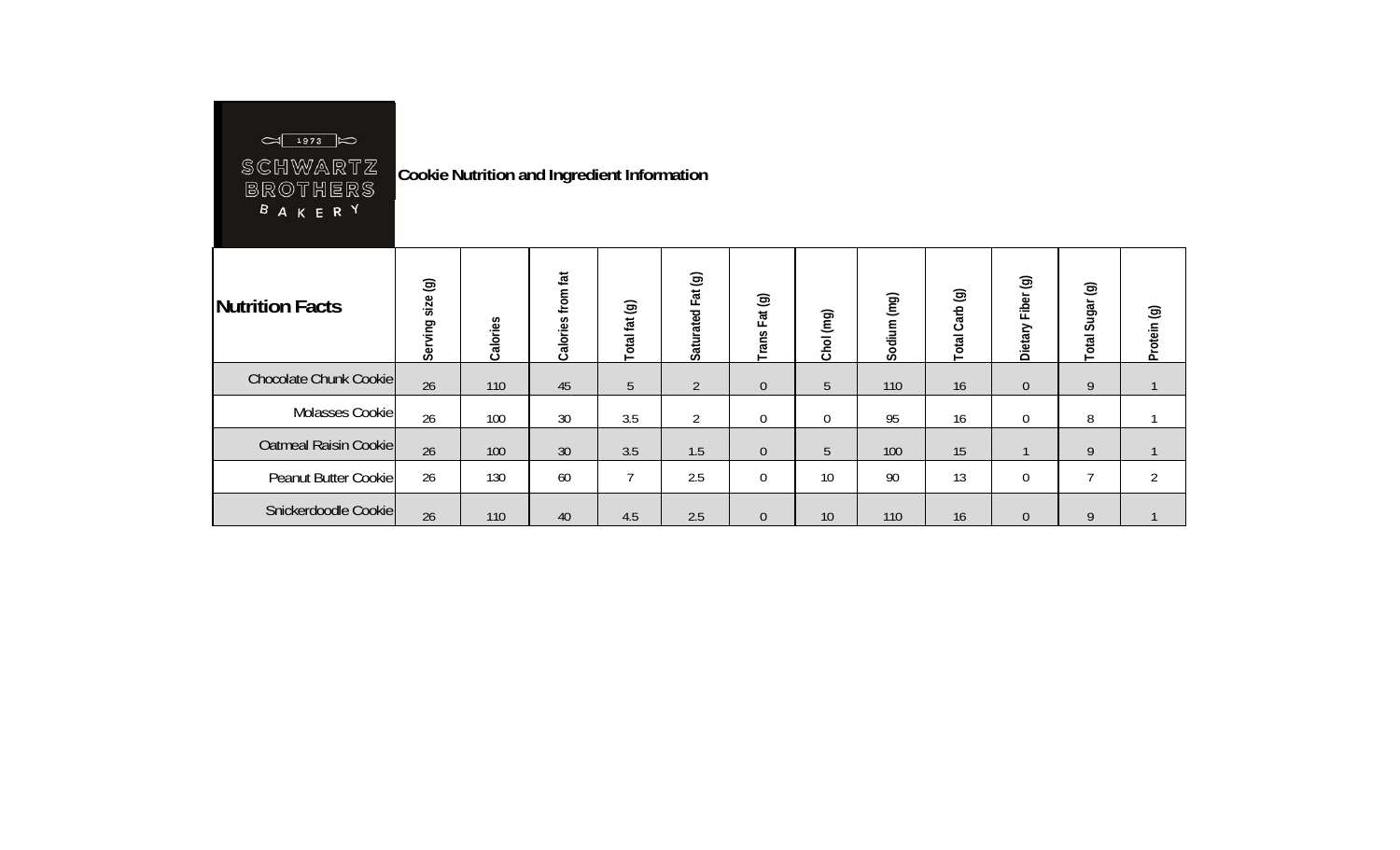## **Ingredients**

|                 | Chocolate Slices (Sugar, Chocolate Liquor, Cocoa Butter, Soy Lecithin), Enriched Unbleached Wheat Flour (Wheat Flour, Niacin, Reduced Iron, Thiamine<br>Chocolate Chunk Cookie Mononitrate, Riboflavin, Folic Acid), Margarine (Palm Oil, Water, Soybean Oil, Salt, Whey [From Milk], Mono Diglycerides, Soy Lecithin, Natural Flavor, Beta<br>Carotene [Color], Vitamin A Palmitate Added), Brown Sugar, Enriched Bleached Wheat Flour (Wheat Flour, Niacin, Reduced Iron, Thiamin Mononitrate,<br>Riboflavin, Folic Acid), Sugar, Whole Eggs, Invert Sugar, Baking Powder (Sodium Acid Pyrophosphate, Sodium Bicarbonate, Corn Starch, Monocalcium<br>Phosphate), Salt, Freshness Improver (Wheat Flour, Enzymes, Soybean Oil), Vanilla Extract (Water, Ethyl Alcohol, Vanilla Beans Extractives). |  |  |  |
|-----------------|------------------------------------------------------------------------------------------------------------------------------------------------------------------------------------------------------------------------------------------------------------------------------------------------------------------------------------------------------------------------------------------------------------------------------------------------------------------------------------------------------------------------------------------------------------------------------------------------------------------------------------------------------------------------------------------------------------------------------------------------------------------------------------------------------|--|--|--|
| Allergens       | May Contain<br>Contains<br>Egg, Milk,<br>Peanut, Soy,<br>Wheat.<br>Tree Nuts.                                                                                                                                                                                                                                                                                                                                                                                                                                                                                                                                                                                                                                                                                                                        |  |  |  |
| Molasses Cookie | Enriched Unbleached Wheat Flour (Wheat Flour, Niacin, Reduced Iron, Thiamine Mononitrate, Riboflavin, Folic Acid), Palm Oil, Molasses, Sugar, Brown<br>Sugar, Water, Crystal Sugar, Invert Sugar, Corn Syrup, Salt, Baking Soda, Cinnamon, Ground Cloves, Ginger.                                                                                                                                                                                                                                                                                                                                                                                                                                                                                                                                    |  |  |  |
| Allergens       | May Contain<br>Contains<br>Peanut, Soy,<br>Egg, Milk,<br>Wheat.<br>Tree Nuts.                                                                                                                                                                                                                                                                                                                                                                                                                                                                                                                                                                                                                                                                                                                        |  |  |  |
|                 | Rolled Oats, Enriched Unbleached Wheat Flour (Wheat Flour, Niacin, Reduced Iron, Thiamine Mononitrate, Riboflavin, Folic Acid), Margarine (Palm Oil,<br>Water, Soybean Oil, Salt, Whey [Milk], Mono Diglycerides, Soy Lecithin, Natural Flavor, Beta Carotene [Color], Vitamin A Palmitate Added), Brown Sugar,<br>Oatmeal Raisin Cookie Organic Raisins, Sugar, Whole Eggs, Golden Raisins (Raisins, Sulfur Dioxide [To Preserve Color]), Water, Invert Sugar, Baking Powder (Sodium Acid<br>Pyrophosphate, Sodium Bicarbonate, Corn Starch, Monocalcium Phosphate), Salt, Sodium Bicarbonate, Vanilla Extract (Water, Ethyl Alcohol, Vanilla Beans<br>Extractives).                                                                                                                                |  |  |  |
| Allergens       | Contains<br>May Contain<br>Egg, Milk,<br>Peanut, Soy,<br>Wheat.<br>Tree Nuts.                                                                                                                                                                                                                                                                                                                                                                                                                                                                                                                                                                                                                                                                                                                        |  |  |  |